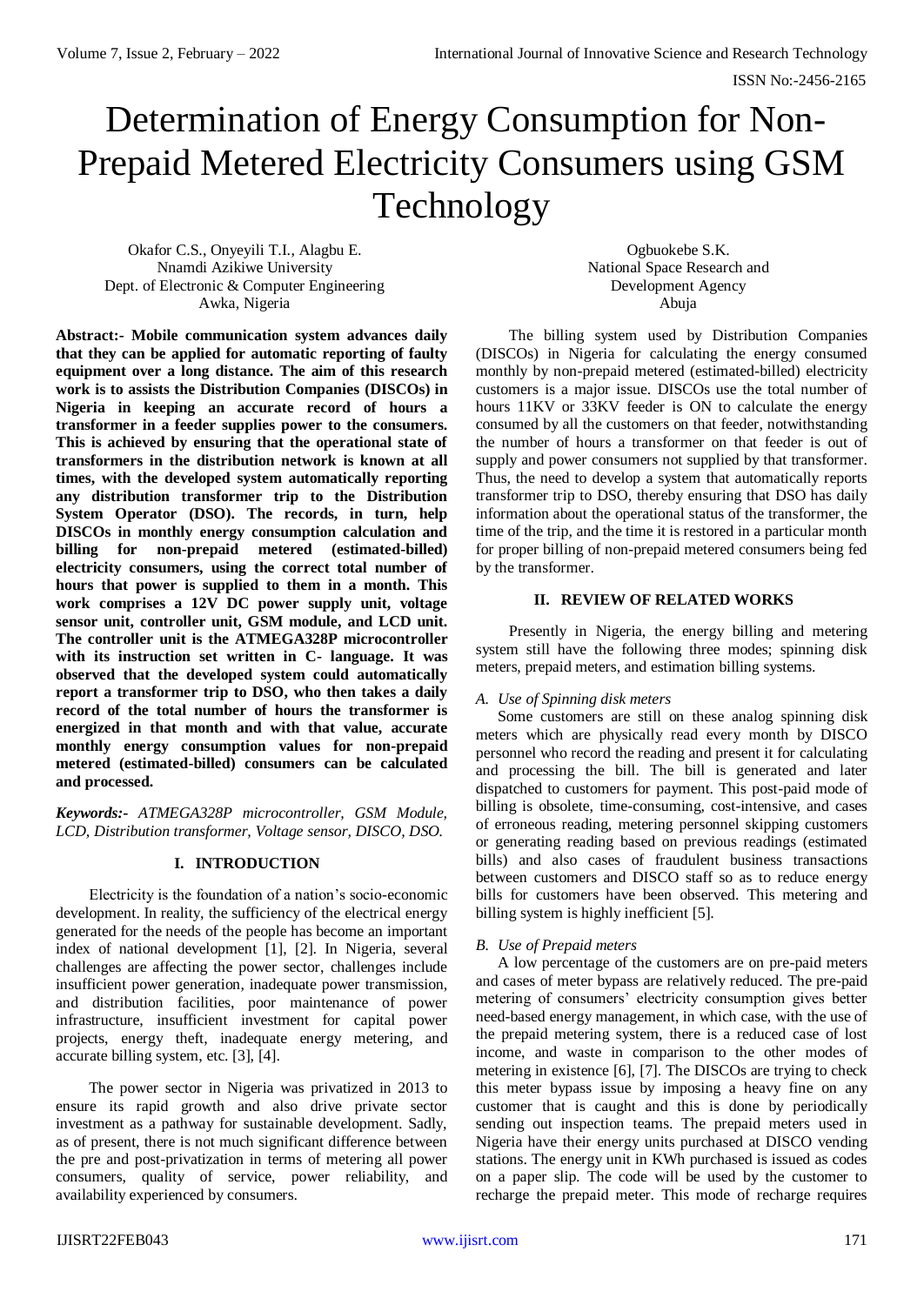establishing several vending stations for easy access by customers and this increases operational costs and also presently the prepaid meter can as well be recharged online.

#### *C. Estimation Billing System*

A percentage of customers presently are still on the estimation billing system by DISCOs. Presently in Nigeria, this billing system does not depend on actual energy consumed. The value of the actual amount of electricity consumed by consumers concerned or the size of the buildings/households is not considered. Most consumers on estimated bills see the DISCO bills as being against the law and the illegality arises because of their disenfranchisement in the metering process, consumers being oblivious of the method and procedure applied in the computation of their own bills [8].

The over-billing attitude of DISCOs on non-prepaid customers is the major problem and this leads to payment apathy [9], [10]. In the past years, over 80% of complaints received by the National Electricity Regulatory Commission (NERC) from consumers had been centered on issues of estimated billing, excessive tariffs with the metering methodology, and slow pace in metering all power consumers.

Also, another problem with the out-of-the-meter (estimation) billing system has been that its bill does not tally with the exact amount of energy consumed.

Thus, there is a need to develop a system that monitors and reports transformer trips to DSO notwithstanding that the transformer's service feeder is still energized.

#### **III. METHODOLOGY**

The block diagram of the developed system is shown in figure 1. For simplicity, the block diagram is shown for the system that can monitor one distribution transformer. The proposed system consists of a 12V DC power supply unit, voltage sensor unit, controller unit (ATMEGA 328P), GSM module, and LCD unit.



Fig. 1: Block diagram of the developed system

#### *A. POWER SUPPLY UNIT*

The power supply unit is an electronic circuit that supplies regulated 5V DC to the other components in the system. This circuit comprises 220/12V transformer, bridge rectifier, resistor, and capacitor that form the filter circuit and also

voltage regulator (7805). This power supply unit has a 12VDC rechargeable battery that serves as an alternative supply to the main source. The circuit diagram for the power supply unit is shown in Figure 2.



Fig. 2: Power supply circuit diagram

#### *B. VOLTAGE SENSOR*

The Voltage sensor always monitors the operational status of the transformer, if it is energized or not. Its input terminals are connected at a low voltage bus in the feeder pillar (before the low voltage fuse connection point) and at the low voltage side of the distribution transformer. This voltage sensor senses the phase voltage value (normal voltage) from the transformer low voltage and sends an analog voltage signal (5V or HIGH digital signal) to the microcontroller. This implies that the transformer is supplying a real voltage to consumers. When it senses a no voltage value, it sends an analog voltage signal (0V or LOW digital signal) to the microcontroller indicating that the transformer is no longer energized (tripped on fault). The voltage sensor unit is shown in figure 3. It comprises a 415/12V transformer, bridge rectifier, paper capacitor, and a potentiometer.



Fig. 3: voltage monitoring circuit diagram

#### *C. MAIN CONTROLLER UNIT*

The main controller unit is the ATmega328P microcontroller. It receives and analyzes analog signals from the voltage sensor connected at the transformer's low voltage side through its analog to digital converter (ADC) ports. When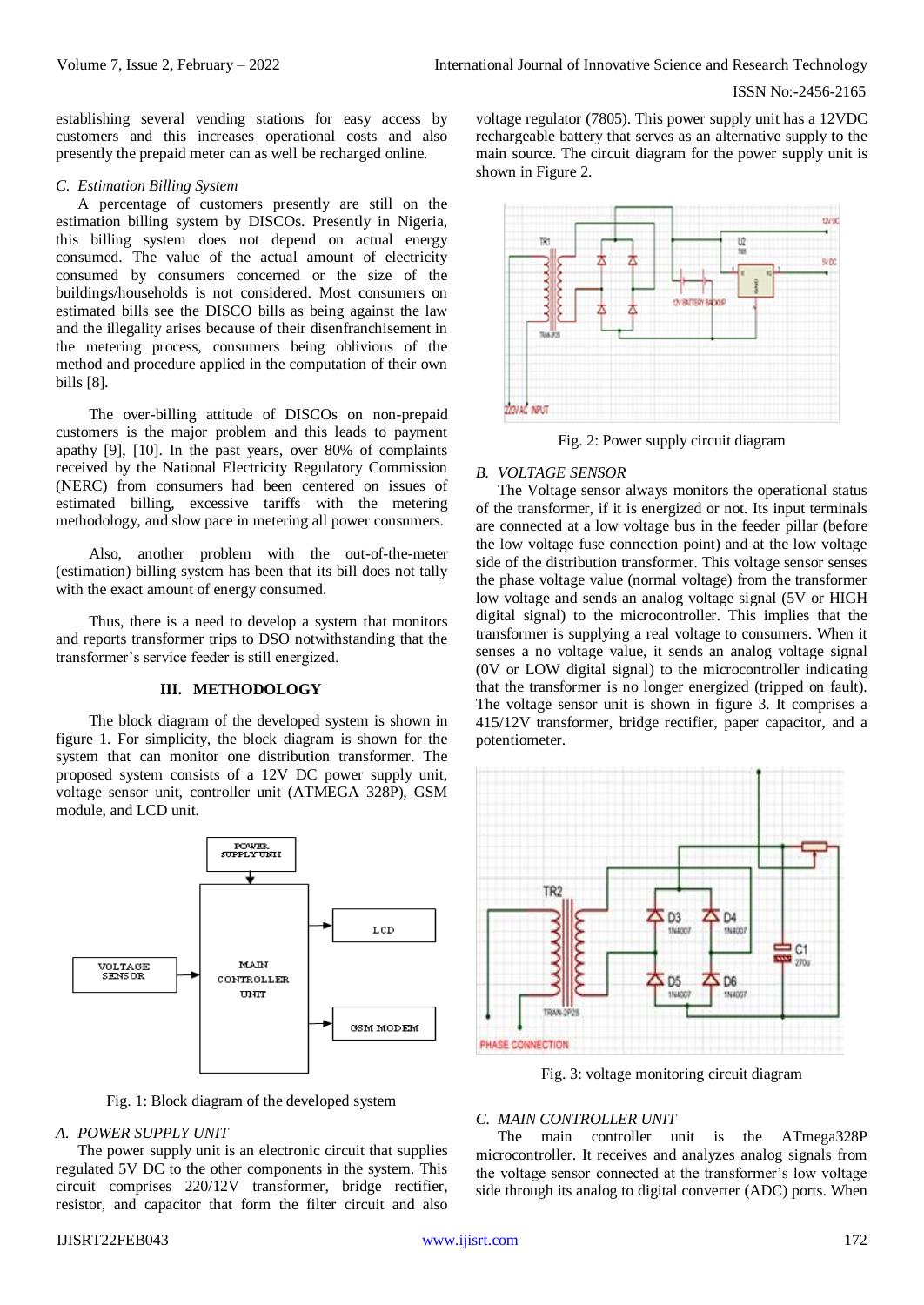ISSN No:-2456-2165

the microcontroller receives a no voltage (0V or LOW digital signal) analog signal from the voltage sensor, it sends two signals simultaneously; the first signal to the LCD that displays "BLACK-OUT" on the LCD, signifying that there is no voltage supply from the transformer and the second signal, to the GSM module for onward SMS to the Distribution System Operator (DSO) indicating that the transformer is tripped (OFF). When the microcontroller receives a normal voltage (5V) analog signal from the voltage sensor, it sends two signals simultaneously; the first signal to the LCD that displays "TX ACTIVE" on the LCD, signifying that the transformer is energized for there is real voltage supply from it and the second signal to the GSM module for SMS to be sent once to the DSO indicating that the transformer is restored and is energized.

| <b>Arduino Pins</b>                                            |                                   |           |                                  | <b>Arduino Pins</b>     |
|----------------------------------------------------------------|-----------------------------------|-----------|----------------------------------|-------------------------|
| <b>RESET</b>                                                   | Pin #1: $PC6 \leftrightarrow$     |           | $\leftrightarrow$ Pin #28:PC5    | Analog Input 5          |
| Digital pin 0 (RX)                                             | $Pin$ #2: PD0 $\leftrightarrow$   |           | $\leftrightarrow$ Pin #27:PC4    | Analog Input 4          |
| Digital pin 1 (TX)                                             | Pin # 3: PD1 ↔                    |           | $\leftrightarrow$ Pin # 26: PC3  | Analog Input 3          |
| Digital pin 2                                                  | Pin #4: PD2 $\leftrightarrow$     |           | $\leftrightarrow$ Pin #25: PC2   | Analog Input 2          |
| Digital pin 3 (PWM) $\text{Pin } \# 5$ : PD3 $\leftrightarrow$ |                                   |           | $\leftrightarrow$ Pin # 24: PC1  | Analog Input 1          |
| Digital pin 4                                                  | Pin #6: PD4 $\leftrightarrow$     |           | $\leftrightarrow$ Pin #23:PC0    | Analog Input 0          |
| <b>Voltage (VCC)</b>                                           | Pin #7: $vcc \leftrightarrow$     |           | $\leftrightarrow$ Pin #22:GND    | Ground (GND)            |
| Ground                                                         | $Pin # 8: GND \leftrightarrow$    | ATmega328 | $\leftrightarrow$ Pin # 21: Aref | <b>Analog Reference</b> |
| <b>Crystal</b>                                                 | Pin #9: PB6 $\leftrightarrow$     |           | $\leftrightarrow$ Pin # 20: AVCC | Voltage (VCC)           |
| <b>Crystal</b>                                                 | Pin # 10: PB7 ↔                   |           | $\leftrightarrow$ Pin # 19:PB5   | Digital Pin 13          |
| Digital pin 5                                                  | Pin #11: $p_{D5} \leftrightarrow$ |           | $\leftrightarrow$ Pin #18:PB4    | <b>Digital Pin 12</b>   |
| Digital pin 6                                                  | Pin #12: $PDB \leftrightarrow$    |           | $\leftrightarrow$ Pin # 17: PB3  | Digital Pin 11 (PWM)    |
| Digital pin 7                                                  | Pin # 13: PD7 ↔                   |           | $\leftrightarrow$ Pin #16:PB2    | Digital Pin 10 (PWM)    |
| Digital pin 8                                                  | Pin # 14: PB0 <                   |           | $\rightarrow$ Pin # 15:PB1       | Digital Pin 9 (PWM)     |

Fig. 4: The Pin-out of ATmega328P Microcontroller

# *D. GSM MODULE*

The GSM module receives two signals from the main controller unit, the first signal signifies that the particular transformer is OFF (not supplying voltage) and the module sends a pre-programmed SMS to Distribution System Operator (DSO) indicating that the transformer is OFF. The second signal signifies that the transformer is restored and is now energized.

# *E. LCD*

LCD displays the status of the transformer it is monitoring. It is a type of fault diagnostic display, confirming to the power provider's maintenance team, who are on a routine maintenance check or who are invited by the system's delivered SMS on the transformer status, the transformer that has issues. This helps the maintenance team to be specifically directed to the faulty section, thus reducing the downtime spent in restoring the lost transformer phase. The LCD displays "BLACK-OUT" when the transformer trips (off) and displays "TX ACTIVE" when it is restored.

# *F. OPERATING PRINCIPLE OF MICROCONTROLLER-BASED CAPACITOR SWITCHING SYSTEM*

The system provides an automated mode of reporting to the agent of the DISCOs which is the Distribution System Operator (DSO) using GSM's SMS, about no voltage supply from a transformer connected to a feeder as a result of the transformer trip on fault despite the fact that the transformer's service feeder is still active or energized. This system assists the Distribution Companies (DISCOs) in Nigeria in keeping an accurate record of the total number of hours a transformer in a feeder supplies power to its consumers and this, in turn, helps the DISCOs in monthly energy consumption calculation and billing for non-prepaid (estimated-billed) consumers using the correct total number of hours that power is supplied to consumers in a month. The voltage sensor unit continuously monitors the low voltage side of the transformer. When the trips on fault, the voltage sensor unit sends a no voltage (0V) analog signal to the microcontroller, who analyses the analog signal and sends two signals simultaneously; the first signal to the LCD that displays "BLACK-OUT" on the LCD, signifying that the transformer is not active (off) and the second signal, to the GSM module for onward SMS to the Distribution System Operator indicating that the transformer is OFF.

Immediately the DSO receives a no voltage SMS, he takes record of the time at which the trip occurred in the Logbook and informs the maintenance team of the particular transformer that tripped for faster restoration processes.

The maintenance team writes and obtains a permit for the outage on that feeder that has the faulty transformer and whenever they finish with servicing the transformer and officially surrender the permit, the DSO will energize that feeder to restore the power supply to that transformer.

The DSO also takes a record of the time at which the transformer was restored in the Logbook. These two records of time, when the transformer tripped and when it is restored will assist the Energy billing staff of the DISCOs in determining the correct total number of hours in a month, that particular transformer readily supplied voltage to its consumers. This in turn helps in calculating the accurate energy consumed by non-prepaid (estimated-billed) consumers being connected to that transformer.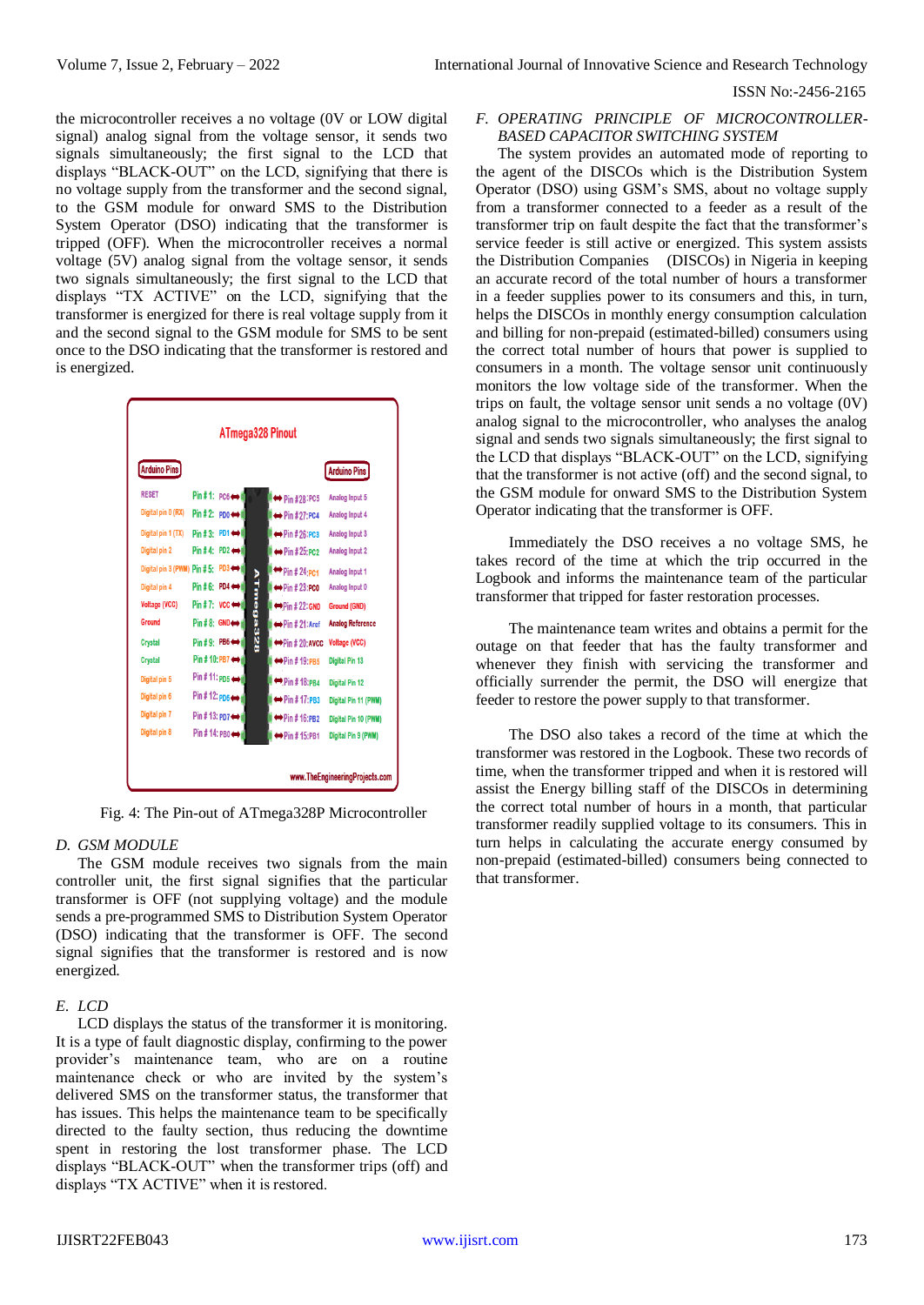

Fig. 5: Circuit Diagram of an Automated GSM-Based Reporting System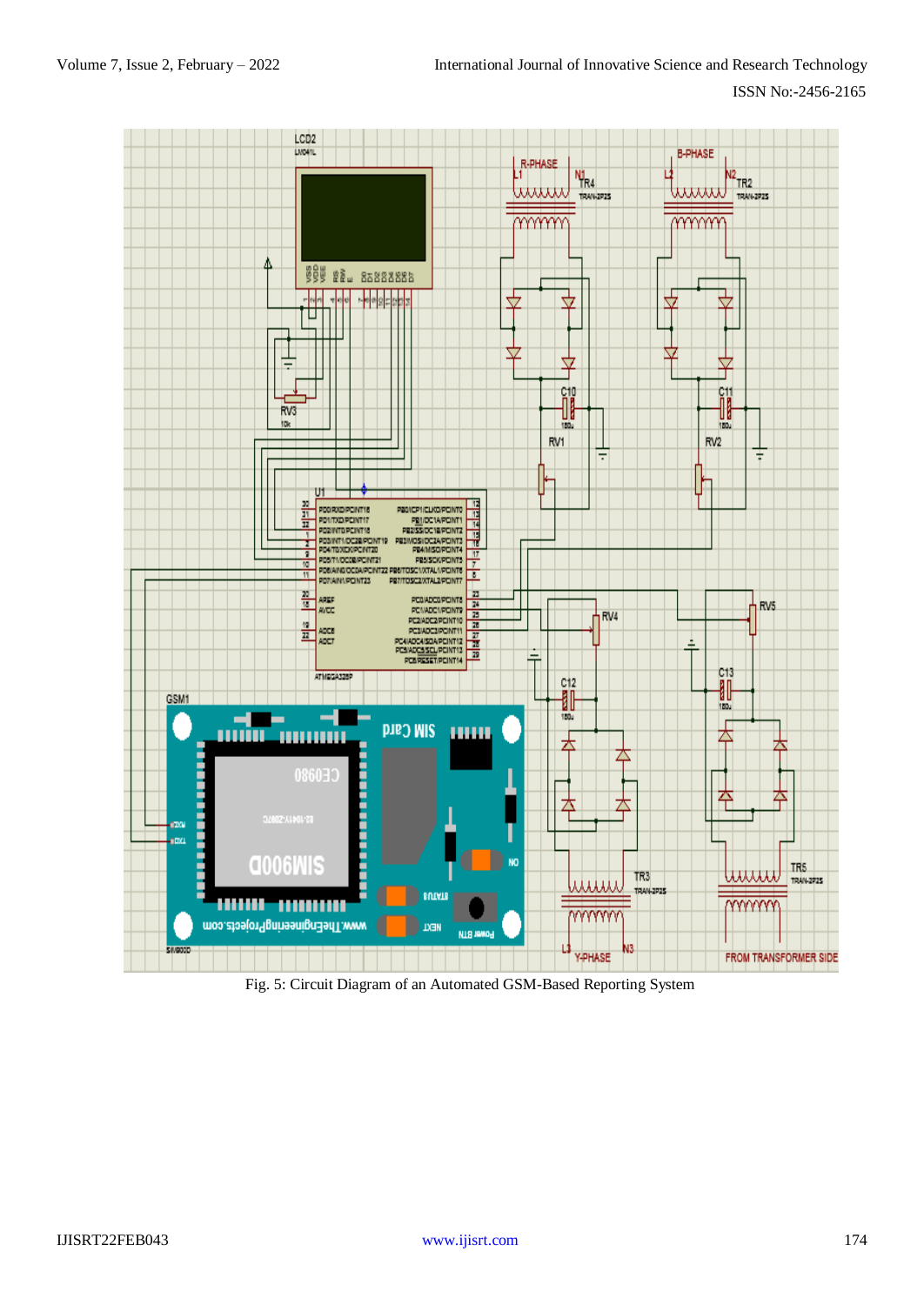

Fig. 6: Flowchart diagram of an Automated GSM-Based Reporting System

#### **IV. RESULT**

The developed system was able to automatically report a transformer trip to DSO, who then takes a record of the total number of hours the transformer is energized in that month. With this true/actual number of hours that the transformer is on-stream or energized, accurate monthly energy consumption values for non-prepaid metered (estimated-billed) customers can be calculated, processed, and distributed to this group of electricity consumers.

# **V. CONCLUSION**

This research work involves the development of a GSMbased automated reporting system that ensures prompt reporting of both the transformer trip and subsequent restoration of power supply from that same transformer after servicing of the transformer by the maintenance team. This system assists the DSO to keep a proper record of the time when the transformer tripped and also a record of the time when it was restored, thus helping in getting the justified and true number of hours the transformer itself supplied power to its consumers in a month. This accurate number of hours is used in calculating the amount of energy consumed by nonprepaid metered customers in a month thereby solving the problem of exploitative bills issued to non-prepaid power consumers.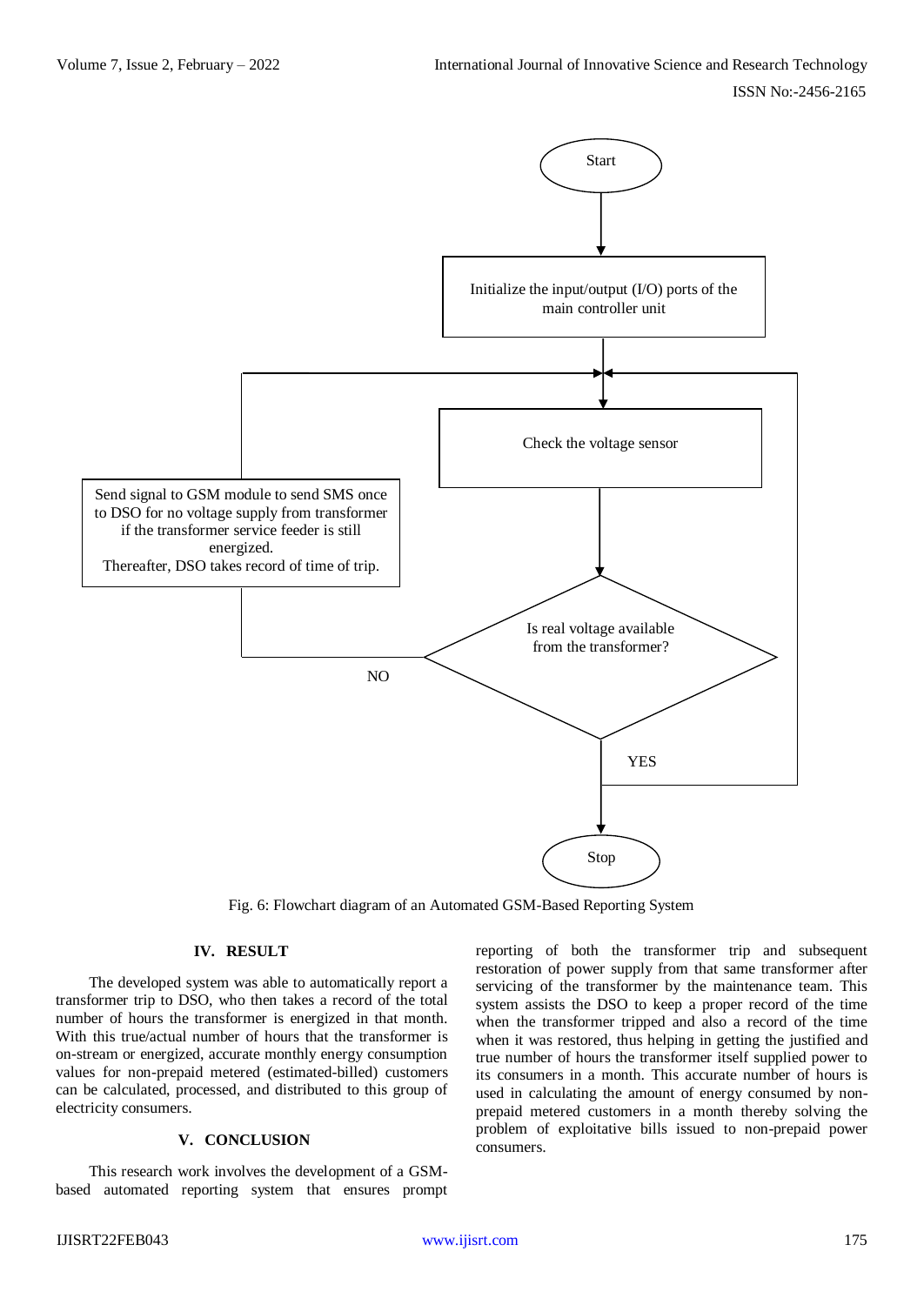ISSN No:-2456-2165

The system was built around the ATMEGA328P microcontroller as the main controller unit, together with the voltage sensor, GSM module, and LCD unit.

### **VI. RECOMMENDATION**

It is recommended that Distribution Companies (DISCOs) should adopt this method of automatic reporting of no voltage supply from Distribution transformers as this will assist in the following ways:

- Taking record of the actual number of hours a particular transformer is delivering power (energized) to electricity consumers in a month.
- Determining the correct amount of energy consumed by electricity consumers in a month once the true number of hours the service transformer delivered power is recorded.
- The power regulators in Nigeria (NERC) solve the issue of constant complaints of exploitative bills given to nonprepaid metered customers by the DISCOs.

#### **ACKNOWLEDGMENT**

The authors wish to acknowledge the Head of Department, all the members of staff of Electronic and Computer Engineering department Nnamdi Azikiwe University Awka and the Network Engineer in New Bussa Injection Substation in Niger State, Nigeria for their support, mostly for giving us access to their facilities during the research periods.

#### **REFERENCES**

- [1.] A. E. Airoboman, P. A. Amaize, A. E. Ibhaze, and O. O. Ayo, "Economic Implication of Power Outage in Nigeria: An Industrial Review," International Journal of Applied Engineering Research, vol. 11, pp. 4930-4933, 2016.
- [2.] K. C. O'Sullivan, H. E. Viggers, and P. L. Howden-Chapman, "The influence of electricity prepayment meter use on household energy behaviour," Sustainable Cities and Society, vol. 13, pp. 182-191, 2014.
- [3.] C. A. Awosope, "Nigeria Electricity Industry: Issues, Challenges and Solutions," in Covenant University 38th Public Lecture, Public Lecture Series. vol. 3, 2014.
- [4.] M. O. Oseni, "An analysis of the power sector performance in Nigeria," Renewable and Sustainable Energy Reviews, vol. 15, pp. 4765-4774, 2011.
- [5.] M. V. Shinde and P. W. Kulkarni, "Automation of electricity billing process," International Conference on Power, Automation and Communication (INPAC), pp. 18-22, 2014.
- [6.] O. O. Fagbohun and O. J. Femi-Jemilohun "Prepaid Metering Empowerment for Reliable Billing and Energy Management of Electricity Consumers in Nigeria" Journal of Scientific Research & Reports, Vol. 17, pp. 1- 13, 2017.
- [7.] Oteh, O.U., Oloveze, A. O., Chukwu, I. P., Nto, C.P.O., Ahaiwe, E. O., and Nduka, C., "Electricity Consumption in Nigeria: How Prepaid Metering Influence Consumers' Experience and Trust towards Electricity Consumption" Covenant Journal of Business & Social Sciences (CJBSS), Vol. 12, No.1, ISSN: p. 2006-0300 e. 2334- 5708, 2021.
- [8.] Olusola-Obasa, B., Ccus to address complaints overestimated billing, 2012.
- [9.] Olanrewaju A. A. and Suanu-Deekae K. J., "Electricity Metering System in Nigeria: An Examination of the Regulatory and Policy Initiatives to Bridge the Gap", Benue State University Law Journal, pp. 149-170, 2020.
- [10.] M. U Anyaehie, S. U Nwadike and O. C Iwuamadi, "The Implications of Estimated Billing System on Nigerian Electricity Consumers", American Journal of Engineering Research (AJER), e-ISSN: 2320-0847, p-ISSN : 2320-0936, Volume-7, Issue-4, pp-169-175, 2018.

#### **AURTHORS PROFILE**

Okafor Chukwunenye Sunday is a Lecturer and a Researcher in the Department of Electronic and Computer Engineering, Nnamdi Azikiwe University, Awka, Nigeria. He holds a Bachelor of Engineering (B.Eng.) degree in Electrical/Electronic Engineering of Nnamdi

Azikiwe University, Awka, and a Master of Engineering (M.Eng.) degree in Electrical/Electronic Engineering (Electronic/Communication option) of the University of Benin, Benin City and Doctorate (PhD.) degree in Communication Engineering of Nnamdi Azikiwe University, Awka. He started a career as a Project Engineer with Valenz Holdings Ltd., grew to the level of a Project Manager and was among the team of Engineers that constructed and commissioned the following projects:

2x30/40MVA 132/33KV Substation at Umuahia, 2x150MVA 330KV Substation at Ihovbor-Benin, 1x15MVA 33/11KV Injection Substation at Kainji, New Bussa, Niger State. He joined the academic faculty in 2019 where he is actively engaged in teaching undergraduate and postgraduate courses. His research interests include Renewable energy, Wireless Communication Engineering, Wireless Sensor Networks, Control Engineering, IoT. Dr. Chukwunenye is a COREN registered Engineer, a member of the following bodies: MNSE, MNIEEE. E-mail: [nechuko@gmail.com](mailto:nechuko@gmail.com)



Ogbuokebe Stanislaus .K. is a Principal Engineer with National Space Research and Development Agency, Abuja, Nigeria. He holds a Doctorate (PhD.) degree in Communication Engineering of Nnamdi Azikiwe University, Awka. He is a researcher with research interest in Wireless and Satellite Communication.

He is a COREN registered Engineer, member of the following professional bodies: NIEEE, NSE, NISEng.

E-mail: ogbuokebekc@gmail.com



Onyeyili Tochukwu Innocent holds a PhD in Communications Engineering from Enugu State University of science and Technology Enugu State. He is currently the Faculty ICT Officer at Nnamdi Azikiwe University (NAU), a devout researcher and lecturer in Electronic